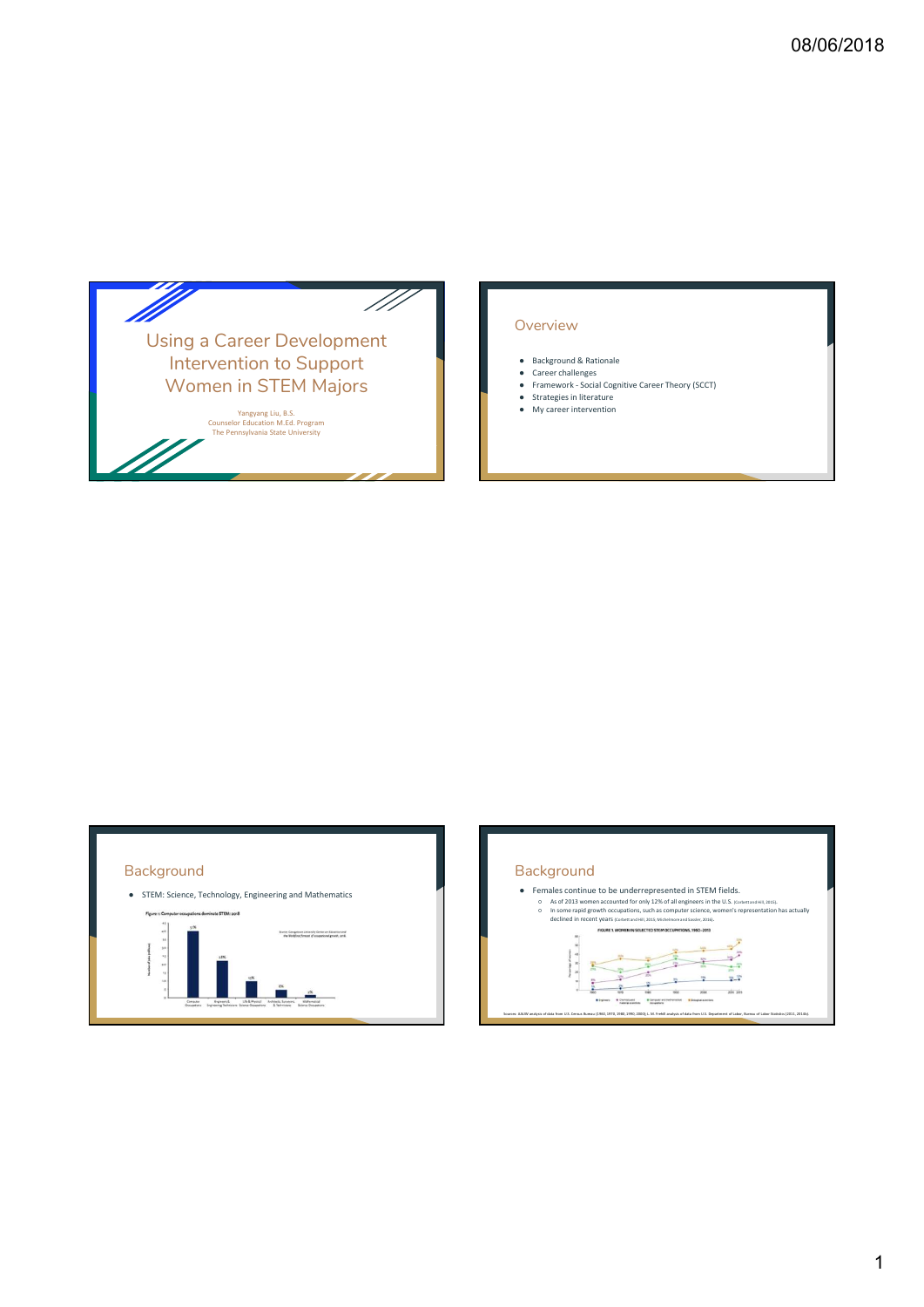

## Why Women's Representation Matters?

- 
- 
- 
- 
- **Why Women's Representation Matters?** What are some care<br>
 Women are a significant portion of the population.<br>
 Maximize involved, receiving and competitiveness<br>
 Ensures women's needs not to be overticleded<br>
 Ensures
	-
	-

Why Women's Representation Matters?<br>
\* www.sex.suite constrained throughless<br>
\* www.sex.suite constrained throughless<br>
\* www.sex.suite constrained throughly and the sections<br>
\* www.sex.suite constrained throughly and the s women in STEM majors face?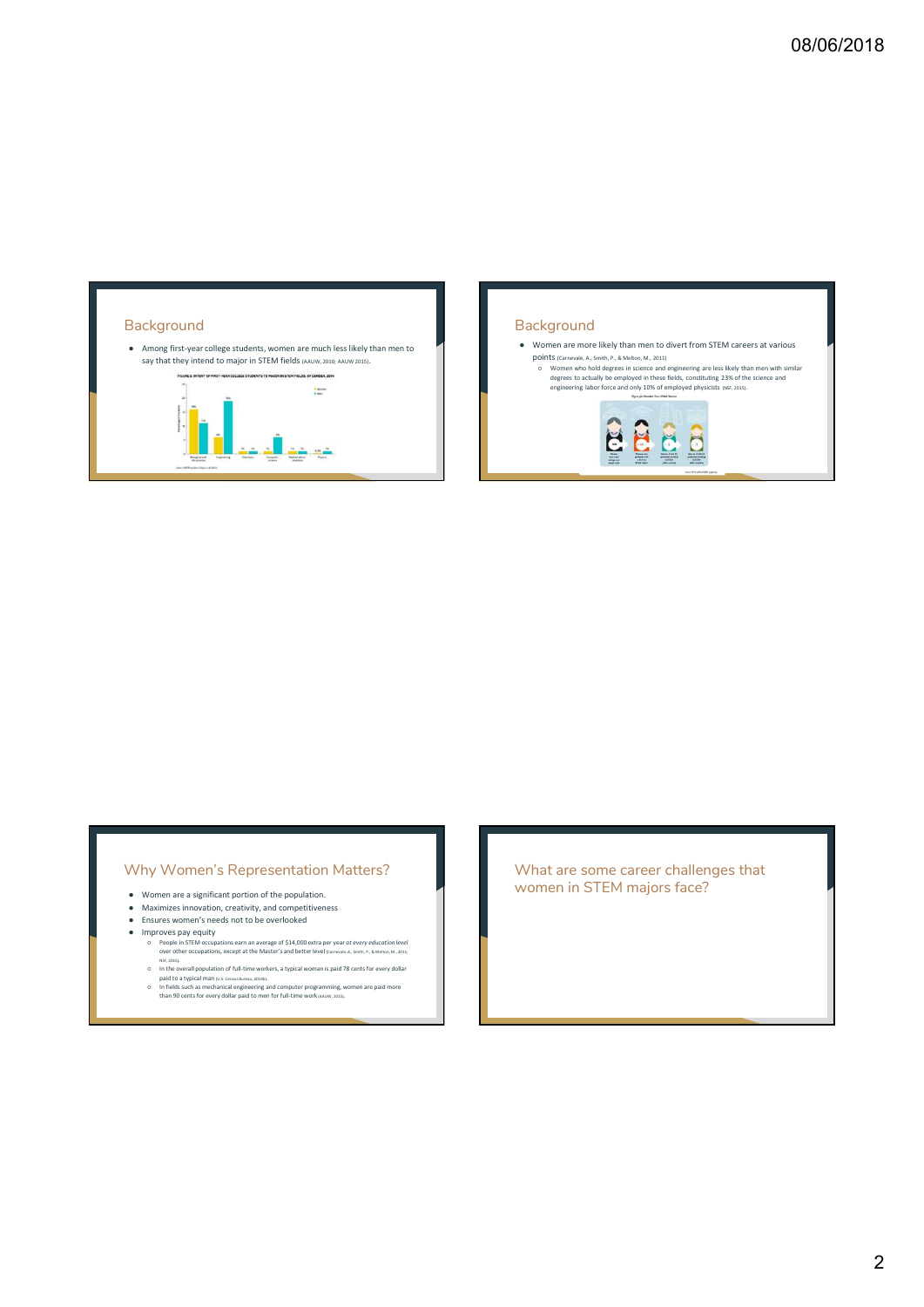## Career Challenges

- 
- 
- 
- Career Challenges<br>
 Lack of self-confidence in STEM subjects<br>
 Lack of self-confidence in STEM subjects<br>
 Stereotype threat<br>
 Stereotype threat<br>
 Stereotype threat<br>
 Stereotype threat<br>
 Stereotype threat<br>
 Stereoty Career Challenges<br>
• Latviste Containers institutely applied to the self-containers institutely applied to the self-efficiency<br>
• Stereotype threat applied to the self-efficiency<br>
• Latvisted apport and encouragement to pu  $\begin{tabular}{|c|c|} \hline \textbf{Corrected} & \textbf{Example 5} & \textbf{Frame 5} & \textbf{Frame 6} & \textbf{Frame 7} & \textbf{Frame 8} & \textbf{Frame 9} & \textbf{Frame 1} & \textbf{Frame 1} & \textbf{Frame 1} & \textbf{Frame 2} & \textbf{Frame 3} & \textbf{Frame 4} & \textbf{Frame 5} & \textbf{Frame 5} & \textbf{Frame 6} & \textbf{Frame 7} & \textbf{Frame 8} & \textbf{Frame 9} & \textbf{Frame 1} & \textbf{Frame 1} & \textbf{Frame 2} & \textbf{Frame 3}$ Career Challenges<br>
• Lack of self-carifedence in STEM-relates<br>
• Career Social Cognite<br>
• Lack of social support and encouragement to pursue STEM-related<br>
• Lack of role models<br>
• et ack of role models<br>
• et ack of relate Expecter Challenges<br>
• Lack of scientifiers in STEM subjects<br>
• Lock of Figure and Technology<br>
• Lack of rocial anglot and encouragement to pursue STEM-related<br>
• Lack of rocial anglot and encouragement to pursue STEM-rela
- 

(Franklin, 2013; Grossman & Porche, 2013; Shoffner, Newsome, Barrio Minton, & Wachter Morris, 2015; Hill, C., Corbett, C., & St. Rose, A., 2010)

## Framework: Career Social Cognitive Theory

The social cognitive career theory (SCCT) provides a conceptual framework for understanding how people develop career-related interests, make (and remake) occupational choices, and achieve career success and stability.



## Framework: Career Social Cognitive Theory Framework:<br>Career Social Cognitive Theory<br>● Self-efficacy beliefs<br>
© Defined as "people's judgements of their capabilities to agree and executive<br>of action registation designated types of performances" (Banduram,<br>
● Outco Framework:<br>
Premer Social Cognitive Theory<br>
• self-efficery beliefs<br>
• Continue air pregnie integrantes of their capabilities to approximate and concerns<br>
• Continue and the structure of the continue of the capabilities is

- 
- 
-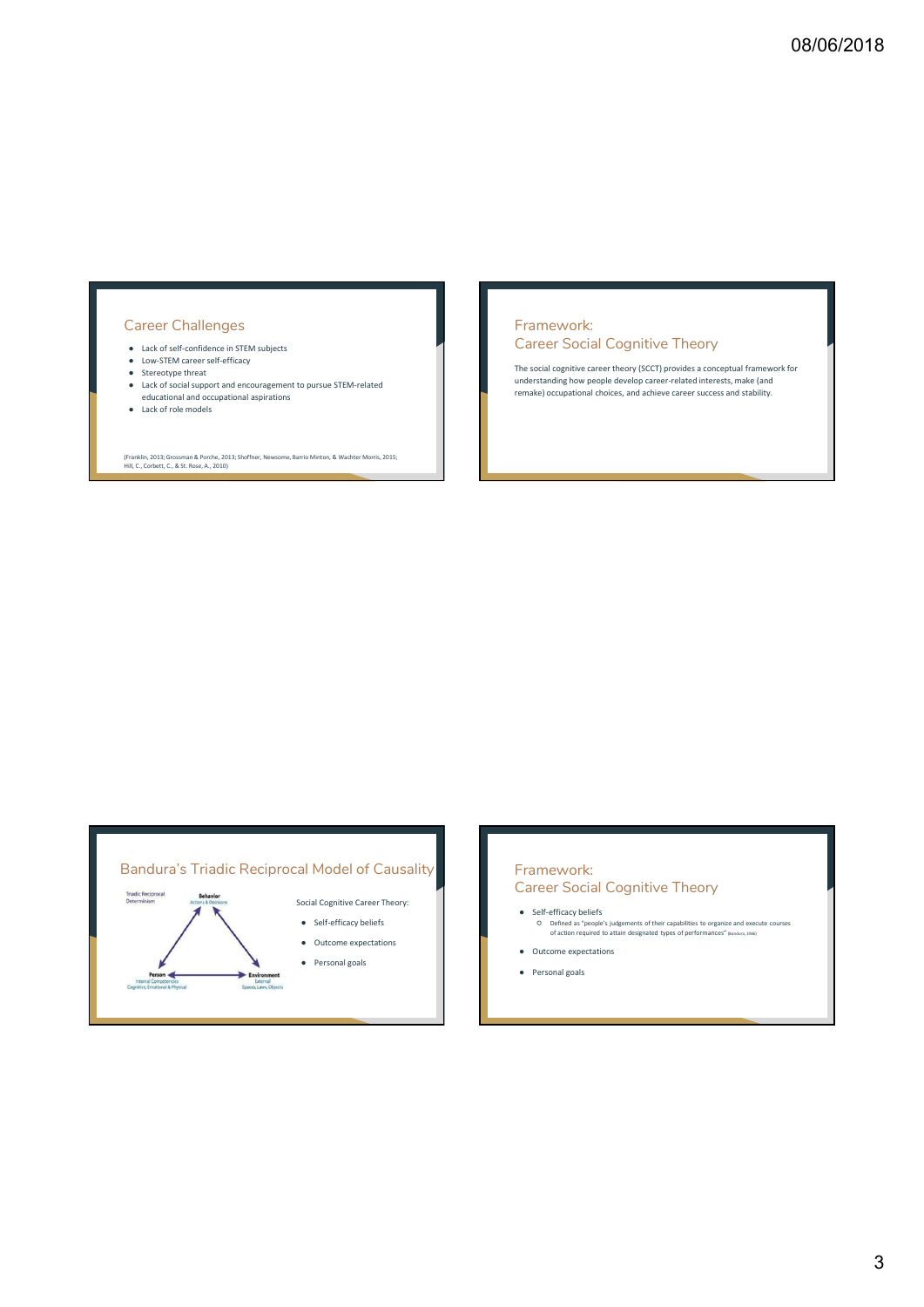## 4 Sources of Self-Efficacy Beliefs

- 
- 
- 
- 

## Strategies in Literature

A Sources of Self-Efficacy Beliefs<br>
• Mastery Experiences -> our series means argument was<br>
• Vicafous Experiences -> our starten must an agent was the section of the starter experience of the starter<br>
• Vicafous Experienc Interventions informed by SCCT, that focus on the sources of self-efficacy, may be particularly effective for improving the career-related self-efficacy of underrepresented students (Betz & Schifano, 2000; Falco, Summers, & Bauman, 2010; O'Brien et al., 2000).

- 
- 
- $\begin{minipage}[t]{0.01\textwidth} \begin{tabular}{|c|c|} \hline \textbf{Strategy} & \textbf{in} & \textbf{iterative} \\ \hline \textbf{Strategy} & \textbf{in} & \textbf{in} \\ \hline \textbf{Frequency} & \textbf{in} & \textbf{in} \\ \hline \textbf{Frequency} & \textbf{if} & \textbf{in} \\ \hline \textbf{Frequency} & \textbf{if} & \textbf{in} \\ \hline \textbf{Frequency} & \textbf{if} & \textbf{in} \\ \hline \textbf{Frequency} & \textbf{if} & \textbf{in} \\ \hline \textbf{Frequency} & \textbf{if} & \textbf{in$
- 
- 

# My Career Intervention: 8-Week Career Outreach Program Series My Career Intervention:<br>• Target audience:<br>• Target audience:<br>• Target audience:<br>• Logislics:<br>• Logislics: Sharper automorphism in STEM majors/intending to major in STEM<br>• College students in an any carrier college studen My Career Intervention:<br>-<br>- Week Career Outreach Program Series<br>- Transtationics:<br>- Transformation of the state content magnety readers to magnet in State<br>- Celestricity in Shourn per sension, buttonically and your counter

- 
- -
- -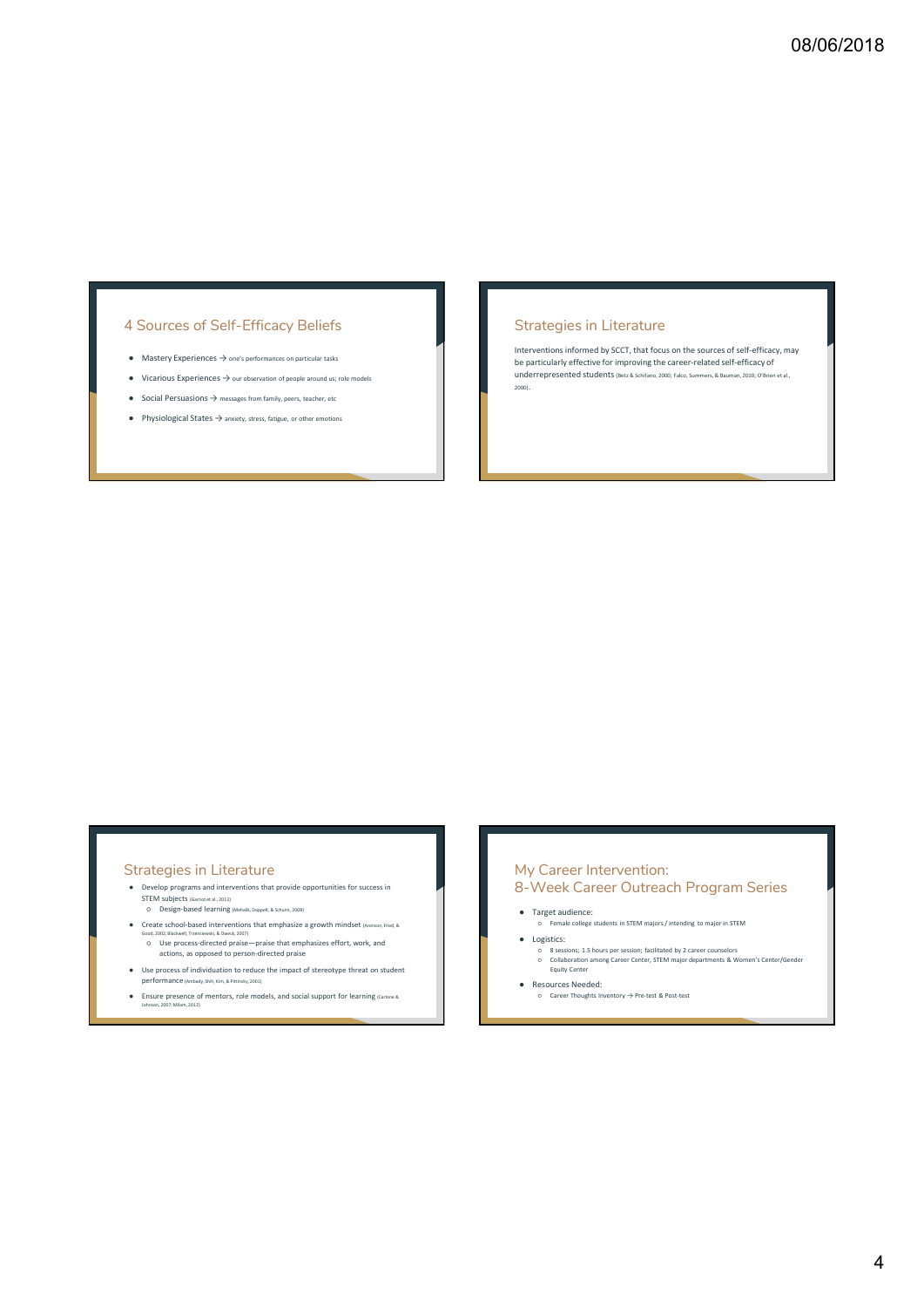## Session Overview

## Session Overview

Week 7: Women in STEM panel

- 
- Week 1: Introduction & Understanding Yourself and the restanding Yourself and the Values, interests, needs, career goals, and the pre-test of the strengths & Skills Week 2: Strengths & Skills Week 3: Gain Experience and We Session Overview<br>
Week 1: Introduction & Understanding Yourself<br>
• Youss, Interact, once concerned<br>
• Youss, Interact, once concerned<br>
• Youss, Extends only to be a Suite present self of the Suite presence of Week 5: Your **OB/O6/2018**<br>
Session Overview<br>
Week 5: Networking<br>
week 5: Salary Negotiation<br>
week 5: Salary Negotiation<br>
Week 8: Wellness & Celebration<br>
Week 6: Wellness & Celebration<br>
← Convent management groups career information fo Week 8: Werk 8: Werk 8: Werk 8: Werk 8: Werk 8: Wellness & Celebration Brown mindset and Campus resources: the Campus resources: the Campus resources: two campus resources: two campus resources: two changes of control webs

## Questions or comments?

- 
- $\begin{minipage}{0.99\textwidth} \begin{tabular}{|c|c|} \hline \textbf{Question 1} & \textbf{Reference} & \textbf{Reference} \\ \hline \textbf{Figure 1:} & \textbf{Reference} & \textbf{Reference} \\ & \textit{intractive} & \textit{invariant} \\ \hline \textit{inientive} & \textit{invariant} \\ \hline \textit{inientive} & \textit{invariant} \\ \hline \textit{inientive} & \textit{invariant} \\ \hline \textit{inientive} & \textit{invariant} \\ \hline \textit{inientive} & \textit{invariant} \\ \hline \textit{inientive} & \textit{invariant} \\ \h$  $\begin{minipage}{0.99\textwidth} \begin{tabular}{|c|c|c|} \hline \textbf{N} & \textbf{S} & \textbf{S} & \textbf{S} & \textbf{S} & \textbf{S} & \textbf{S} & \textbf{S} & \textbf{S} & \textbf{S} & \textbf{S} & \textbf{S} & \textbf{S} & \textbf{S} & \textbf{S} & \textbf{S} & \textbf{S} & \textbf{S} & \textbf{S} & \textbf{S} & \textbf{S} & \textbf{S} & \textbf{S} & \textbf{S} & \textbf{S} & \textbf{S} & \textbf{S}$

- 
- 
- 
- $\label{eq:20} \begin{minipage}[t]{0.5in} {\bf \textbf{CGF}}({\bf \textbf{CGF}})({\bf \textbf{CGF}})={\bf \textbf{CGF}}({\bf \textbf{CGF}})({\bf \textbf{CGF}})({\bf \textbf{CGF}})({\bf \textbf{CGF}})({\bf \textbf{CGF}})({\bf \textbf{CGF}})({\bf \textbf{CGF}})({\bf \textbf{CGF}})({\bf \textbf{CGF}})({\bf \textbf{CGF}})({\bf \textbf{CGF}})({\bf \textbf{CGF}})({\bf \textbf{CGF}})({\bf \textbf{CGF}})({\bf$
- $\begin{minipage}[t]{0.9\textwidth} \begin{tabular}{p{0.8cm}p{0.8cm}p{0.8cm}p{0.8cm} \begin{tabular}{p{0.8cm}p{0.8cm}p{0.8cm}p{0.8cm}p{0.8cm}p{0.8cm}p{0.8cm}p{0.8cm}p{0.8cm}p{0.8cm}p{0.8cm}p{0.8cm}p{0.8cm}p{0.8cm}p{0.8cm}p{0.8cm}p{0.8cm}p{0.8cm}p{0.8cm}p{0.8cm}p{0.8cm}p{0.8cm}p{0.8cm}p{0$ Blackwell, L. S., Trzesniewski, K. H., & Dweck, C. S. (2007). Implicit theories of intelligence predict achievement across an adolescent transition: A longitudinal study and an intervention. Child Development, 78, 246–263.
-